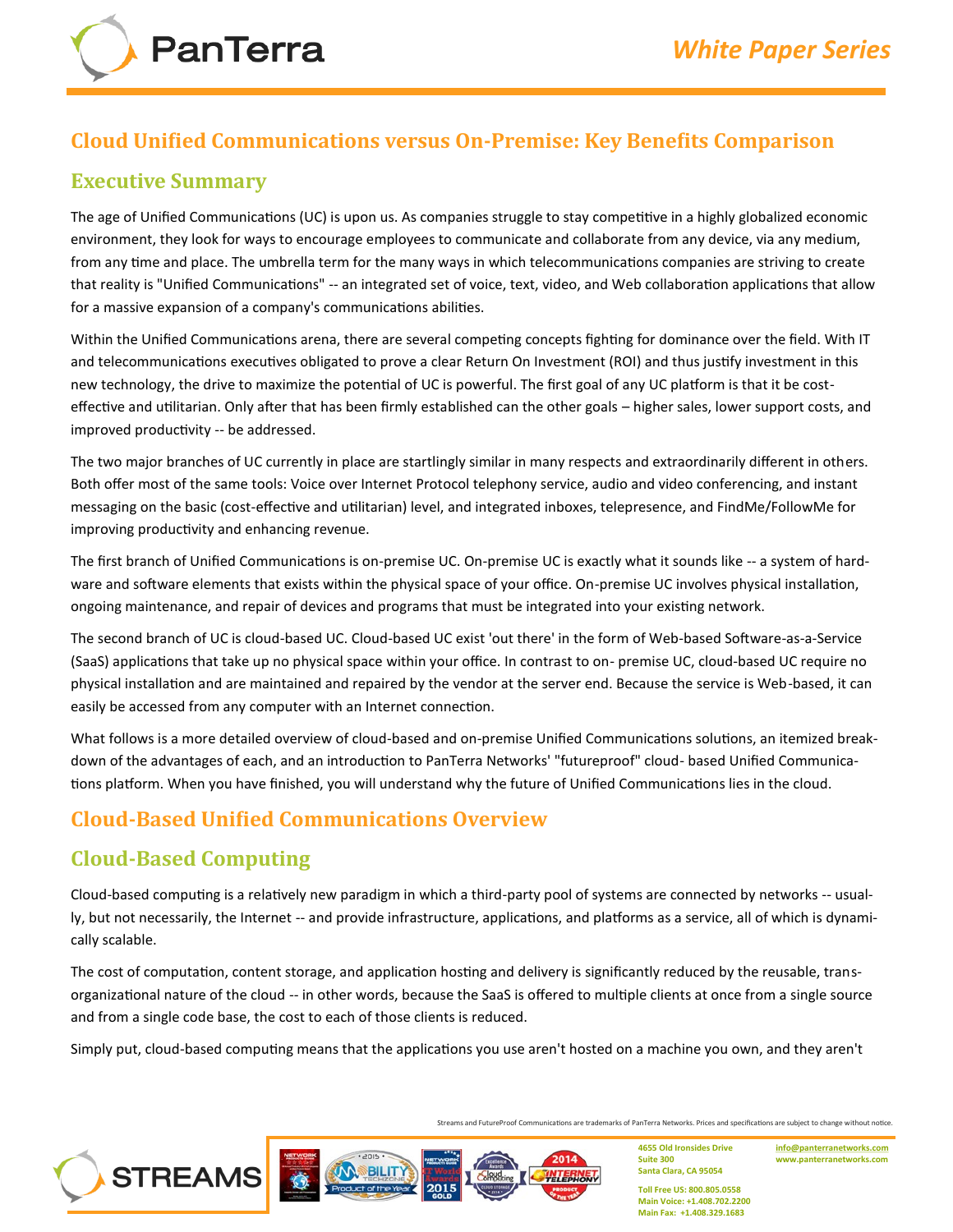

restricted to use by your company. In addition to the cost effects, the net effect of using the cloud for your applications is that you can quickly log in to your SaaS servers and have your secure personal files, programs, and even settings exactly as you left from, from any Internet-enabled computer.

### **Unified Communications in the Cloud**

PanTerra

Unified Communications is an umbrella term for a number of different tools that work together to enable your business to translate quickly between and conference easily in multiple formats (text, video, speech). In addition, UC systems allow for rapid communication between all types of devices, from desktop computers to laptops to smartphones and personal data assistants and even tablets.

With cloud-based Unified Communications, the goal is to bring all forms of communication -- voice mail, email, fax, and even text and instant messaging ‐‐ together into a single 'inbox' that is accessible from any device. For example, if your device doesn't have a speaker, or it would be inappropriate to use it, the UC platform offers a transcription service that can translate a voicemail into text format.

There are several powerful services that all inexorably lead to that single goal: top-tier cloud-based Unified Communications platforms offer call center services, VoIP telephony services, real-time presence tracking, conferencing services, and dozens of other tools, each of which works together to make your employees' communication tools as universally available and as universally applicable as possible.

### **On‐Premise Multiple Vendor Solution Overview**

## **On‐Premise Computing**

**STREAMS** 

On‐premise computing is, in almost every way, 'business as normal' ‐‐ or rather, it used to be. Today, however, even on‐premise computing isn't as cut and dried as it sounds. In addition to the traditional route of purchasing your equipment, installing it yourself, repairing it yourself, upgrading it yourself, and essentially being entirely responsible for everything that happens with the system, modern on‐premise computing also offers the hosted option.

Hosted on-premise computing is a setup in which, for each of your various systems, the vendor for that system installs, maintains, repairs, and upgrades your hardware and software for you. All you do is use the system. The upside is that you don't have to hire an expert to be on staff to keep track of the system -- the downside is that hosted on premise systems can be just as expensive, you still need to maintain a data center, and you have a bit less control over the system as a whole.

Compared to cloud‐based systems, on‐premise computing in general offers the potential for greater control over the system, but also significantly greater upfront cost, less long‐term flexibility, and a good chance that your entire investment will be rendered moot (sunk costs) if the technology shifts in the near future -- not an unlikely scenario given the volatility of the tech sector.

## **On‐Premise Multi‐Vendor Unified Communications**

**BILIT** 

Unified Communications tools themselves aren't terribly different between on‐premise and cloud‐based UC. On‐ premise UC platforms share the same basic goals of bringing all of your communications to a single point of contact while offering a host of powerful background and support tools to make that single point as versatile as possible.

In order for a UC system to be truly 'unified', it must offer interoperability -- in other words, it must be able to take into account

Streams and FutureProof Communications are trademarks of PanTerra Networks. Prices and specifications are subject to change without notice.

2014

**4655 Old Ironsides Drive Suite 300 Santa Clara, CA 95054**

**[info@panterranetworks.com](mailto:info@panterranetworks.com) www.panterranetworks.com**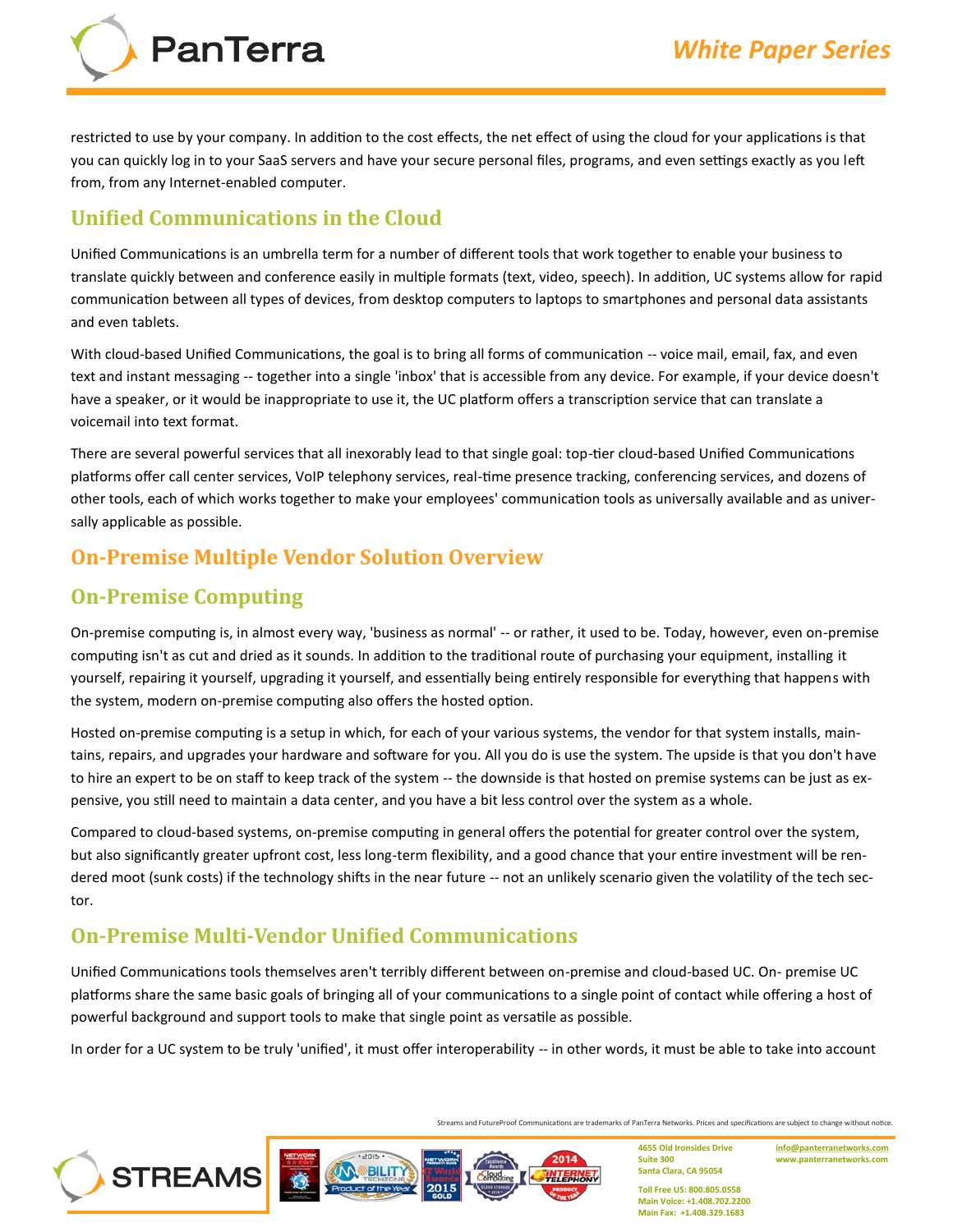all of the potential devices that your business might want to aggregate into the system. Because every passing quarter results in the release not just of new devices, but of new categories of devices (witness the blossoming of the iPad, kindle, and other such devices in the last year), on‐premise UC must choose between sacrificing the ability to support recent devices or paying for regular updates and/or additions. The problem of interoperability also makes single‐vendor on‐premise UC a much less powerful solution than a multi- vendor route.

The single most critical element of the on‐premise UC is the Total Cost of Ownership (TCO). The TCO of an on‐ premise UC platform is wildly variable based on the number of sites you need to install at and how physically distant they are. A single‐site business that doesn't plan to support remote workers may end up with a similar overall TCO (versus the cloud) by taking an on‐ site approach. Likewise, a multi-site business -- or a business that intends to offer work-from-home benefits -- will generally benefit from a reduced TCO by going with a cloud‐ based solution.

## **Key Benefits Comparison**

PanTerra

Cloud‐UC offers significant benefits over an on‐premise managed (on premise hosting) or unmanaged solution. PanTerra surveys indicate significant bottom‐line improvement in three areas:

- 1. Driving higher sales
- 2. Reducing support costs
- 3. Improved productivity

In driving higher sales, cloud‐based UC brings a 15% improvement, due to processing efficiencies, better customer service and greater uptime. In an environment with \$1M in monthly sales for example, that would yield an additional \$150,000 a month, or \$1.8 million per year.

The PanTerra study further showed that cloud‐UC reduces phone support costs by as much as 66%, by incorporating multiple channels for support, driving easier and more efficient contact, and making better use of existing support staff.

In productivity improvement, the Panterra study showed that use of Cloud-UC can save 30 minutes per day, which again in an enterprise environment with hundreds, or thousands of employees, can yield a multi-million dollar savings.

## **Competitiveness/Responsiveness**

**STREAMS** 

The world of telecommunications is even more volatile than the rest of the tech sector, with a significant number of new communications technologies competing for the attention of businesses and citizens around the world. Not just new technologies, but entirely new concepts of how to use technology are forcing the telecom sector to continually re-evaluate the ways that they can use existing resources and how to most effectively add new capacities without requiring an entirely new set of hardware and software.

Obviously, on‐premise Unified Communications systems have a difficult time, when the technology changes profoundly around them, avoiding the hardware‐replacement problem. Even something as relatively simple as adding a wireless aspect to your communications means adding a few new bits of hardware to your system, and each new bit might mean a new vendor, which only furthers complications.

Streams and FutureProof Communications are trademarks of PanTerra Networks. Prices and specifications are subject to change without notice.



**4655 Old Ironsides Drive Suite 300 Santa Clara, CA 95054**

**[info@panterranetworks.com](mailto:info@panterranetworks.com) www.panterranetworks.com**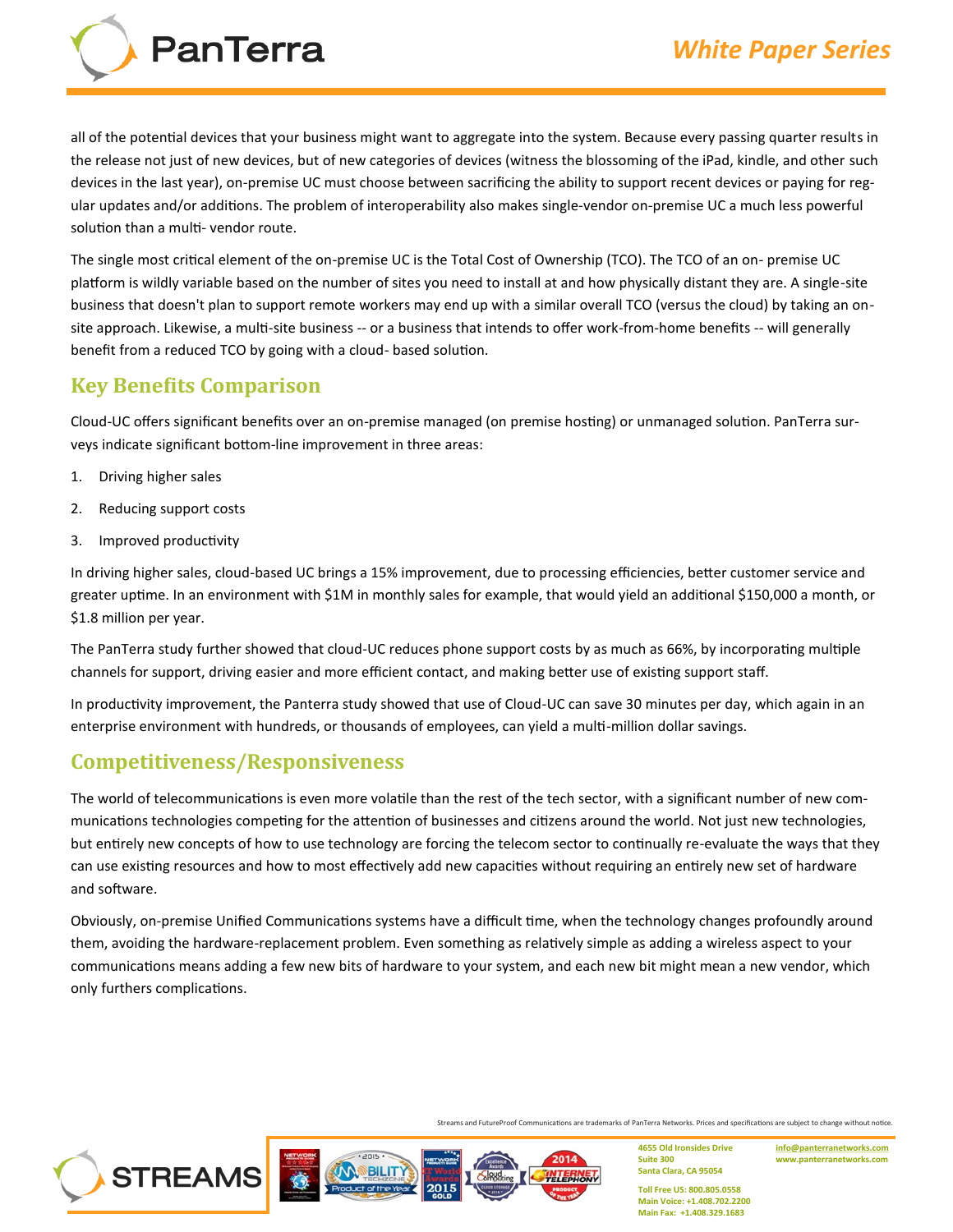PanTerra

It is in this arena that the cloud-based UC solutions have an immediate and powerful advantage over on-site Unified Communications platforms. Because the cloud‐based system is maintained by the vendor at a remote server, all upgrades are performed invisibly and without interruption to your service ‐‐ and at no additional cost to you. Compared to the cost and hassle of continuously upgrading an on‐premise UC platform, the cloud holds the clear advantage in terms of keeping you automatically on the cutting edge.

#### **Obsolescence cost**

Obsolescence cost refers to the likelihood that your Unified Communications platform will suddenly become a complete loss because your vendor fails to offer solutions to keep up with the changing telecom environment -- or at least, fails to offer them within a cost range that you find acceptable. In that situation, the only available options are to allow your company to fall behind the curve, or to completely reinvest in a new system from a new vendor. Especially for multi-site businesses, a complete on ‐site UC overhaul can be staggeringly expensive.

Not only does such a business have to spend money to rip out their old systems, but the capital costs ‐‐ discussed next ‐‐ involved in setting up a new system are noteworthy in their own right, making an obsolete on‐ premise UC platform essentially twice as expensive.

Compare that to the cloud: with a SaaS solution, the chance of your UC platform becoming obsolescent is virtually nonexistent unless your vendor goes completely out of business -- and even if that happens, changing SaaS vendors is much less of a hassle than swapping hardware and wiring out across all of your business sites. In a sense, the cloud makes obsolescence "obsolete".

## **Capital Costs**

Capital costs -- that is, the amount of money required to get your Unified Communications system from zero to fully-functional -‐ is a huge part of the TOC of any UC system. An on‐premise UC platform requires capital investment in a significant amount of hardware as well as the manpower to wire that hardware into your existing system -- not to mention the software side, which must be installed and properly integrated as well.

Compare this to the cloud‐based system, in which the capital costs are rarely more than the first of a series of monthly or annual fees for access to the cloud service, and the advantage of the cloud in terms of startup costs becomes overwhelmingly clear.

When all of your tools are available from any machine by simply logging into your business' cloud-space, the total setup time is reduced to the amount of time it takes to establish your inbox and fix your settings -- and the total cost is reduced to paying your employees for the time it takes to finish that simple set of tasks (plus the first subscription cost, of course.) The capital cost has already been absorbed not by your company, but by the vendor, who in turn ameliorates it by offering the same service on the same machine to several different customers. The process is much more efficient in terms of total resources necessary than having each of those businesses purchase and install their own systems to accomplish the same goal.

#### **Ongoing operating expenses**

**STREAMS** 

It would be easy to assume that, with significantly reduced startup costs, it must necessarily follow that the cloud service of the cloud‐based UC system would have higher ongoing operating expenses. That assumption, however, would be incorrect. Hosted on-premise systems often have prices similar to cloud-based systems in the first place, but even entirely self-owned and selfcontrolled on‐premise systems rarely offer significant savings over the cloud.

Streams and FutureProof Communications are trademarks of PanTerra Networks. Prices and specifications are subject to change without notice.



**4655 Old Ironsides Drive Suite 300 Santa Clara, CA 95054**

**[info@panterranetworks.com](mailto:info@panterranetworks.com) www.panterranetworks.com**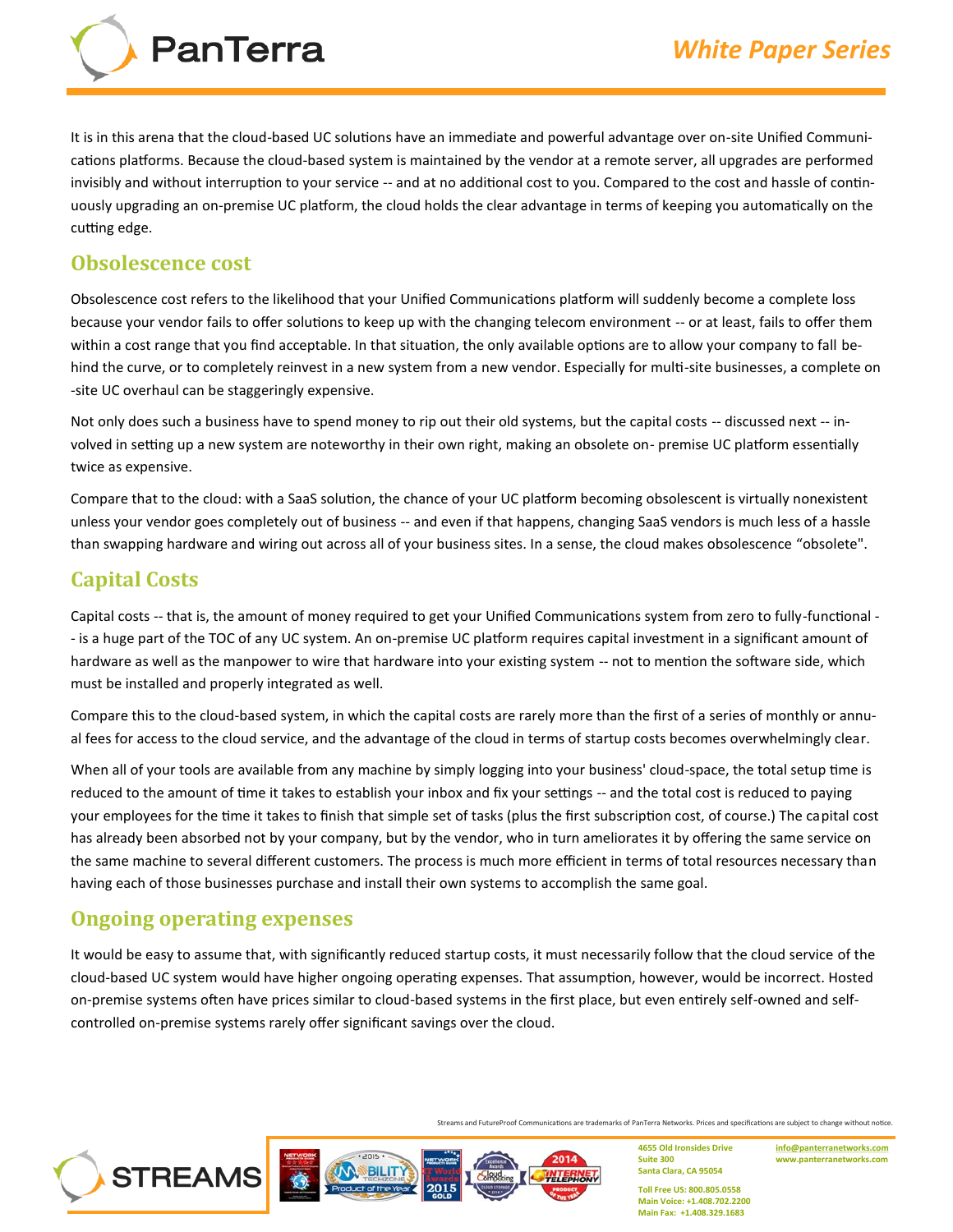

It's true that self-owned on-premise Unified Communications solutions don't have the recurring fees that a cloud service (or a hosted on-premise service) charges -- but there are many costs that run below the surface of an on-premise UC platform, and those costs can easily outweigh, in the long run, the fees of a cloud‐based system. On‐premise systems cost money to install, to setup, to operate, to maintain, to upgrade, and to deploy. Only two of those events are one‐time events. The operation costs of an on-premise (non-hosted) system may appear to be limited to electricity at first blush, but when you take into account the necessity of staffing someone with the expertise necessary to keep the system running, they can be notably greater than anticipated. Of course, the upgrade and deployment costs are also quite noteworthy in their own right as well. Particularly if you have a multi-site business, on-premise UC's ongoing operating expenses can easily outpace the subscription fee of a cloud-based UC platform.

# **IT complexity**

Finally, we turn to the specifics of that upgrading and deployment ‐‐ the single most important aspect of Unified Communications that separates the nimble cloud‐based systems from the on‐premise behemoths. IT complexity is actually a somewhat complicated subject that can be boiled down into a simple idea: the more bits and pieces your IT system -- including your telecommunications system ‐‐ has, the more likely it is to, at some point, experience a catastrophic failure.

Suffice it to say, the multi-vendor nature of most modern on-premise Unified Communications platforms makes an on-premise solution significantly more complex, in terms of overall parts, than a cloud-based system. The rule, as established by seminal software design engineer Robert Glass, is that a 25% increase in functionality leads to a 100% increase in complexity. That notion applies fully to an on-premise UC solution, but is neatly avoided by a cloud-based platform.

The way that the cloud helps to avoid the problem of emergent complexity is as simple as it is profound: the cloud entirely removes the need for your business to do anything whatsoever to the Unified Communications platform. Because the platform is singular, entirely self-contained and not touched by several hands from several vendors, the level of complexity is much more easily controllable than on a multi-vendor on-premise solution. Simplicity is the essence of the cloud, and that rule doesn't apply anywhere as clearly as it does when addressing the unique field of Unified Communications.

## **PanTerra Networks: Futureproof Cloud‐based Unified Communications**

PanTerra Networks cloud‐based Unified Communications platforms, then, offer a profoundly different UC experience from traditional on‐premise systems. By delivering our solutions via the cloud over a simple Internet connection, we eliminate the need for on-premise hardware or costly analog phone lines. Because we upgrade and maintain our system on our side of the cloud, there will never be any concern about obsolescence or equipment breakdowns. Any SIP phone or Internet browser can access your entire UC platform online, eliminating even the basic need to install and update client software. With almost no capital costs and reduced ongoing costs, PanTerra Networks' Unified Communications platform reduces communications costs in all stages of use.

## **Responsiveness**

**STREAMS** 

Today's customers expect your organization to be connected ‐‐ and today's workers expect to be able to connect with one another easily despite a staggering variety of communication media available to them. PanTerra Networks' UC solution brings all of those media together under one universally‐available umbrella, allowing your business to respond ‐‐ internally as well as to vendors, consultants, and most importantly clients.

Streams and FutureProof Communications are trademarks of PanTerra Networks. Prices and specifications are subject to change without notice.

2014

**BILIT** 

**4655 Old Ironsides Drive Suite 300 Santa Clara, CA 95054**

**[info@panterranetworks.com](mailto:info@panterranetworks.com) www.panterranetworks.com**